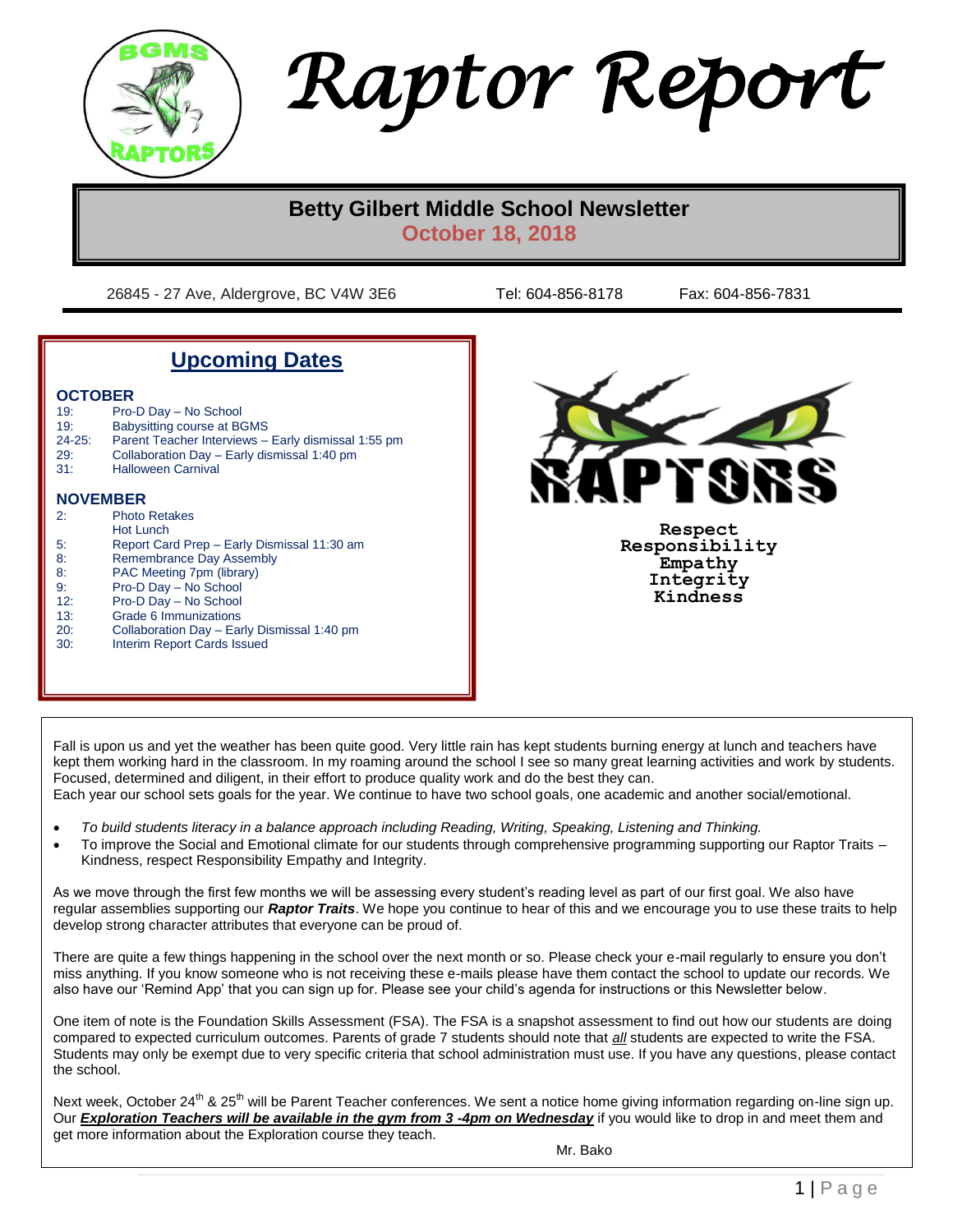#### **Langley School District Code of Conduct**

The Langley School District believes that everyone has the right to learn and work in a safe, caring, healthy and orderly environment. All members of the school community are expected to maintain an attitude that is cooperative, courteous and respectful. It is a shared responsibility to demonstrate positive conduct while attending any school or District related activity, regardless of time and location.

#### **Respect Yourself** – **Respect Others** – **Respect Property** – **Be Safe**

All members of the school community are expected to comply with the purpose and spirit of the British Columbia Human Rights Code (Section 7 and 8), including not engaging in discriminatory conduct on the basis of race, colour, ancestry, place of origin, religion, marital status, family status, physical or mental disability, sex, sexual orientation, gender identity, political beliefs, and age.

*Note –This is only a portion of the Code of Conduct. Please visit the school district web site or the BGMS student Agenda for more detailed information.*



## **What to wear to school? Dress Code or Guideline?**

Every year, at some point, students may struggle with wearing clothing that is appropriate for school. Recently, with the removal of the heading 'Dress Code', in favour of "Dress Guidelines" some further confusion has occurred with some students thinking it means they may wear whatever they like to school. *This is not the case*. Below is the School Districts Dress Guidelines. Please review and help your child chose clothing appropriate for the school environment.

"The intent of a dress guideline is to set expectations to assist students, staff, and parents in decision-making with respect to clothing. It is not intended to be prescriptive nor punitive, but to provide a level of clarity so that correction or discipline is not required.

Dress guidelines are intended to incorporate individual preferences for students and their families to dress in a manner that they choose. Individual choice is however tempered by a responsibility to recognize that a school is a learning and working environment, in which there is an expectation of reasonableness.

Staff members have a responsibility to assist students in understanding and abiding by the District dress guidelines. Parents have a responsibility to support appropriate dress for the school and the workplace.

Clothing should be comfortable and allow a student to participate safely in activities such as physical education, science experiments, and/or shop projects. Clothing should demonstrate a respect for the school community. Clothing should meet standards of suitability that are typical of an office workplace and should not be offensive to others.

Articles of clothing that promote alcohol or drugs, that display offensive language or images, or that encourage sexism, racism or bigotry are not acceptable in a school. Clothing bearing direct or indirect messages or graphics referring to gang culture, sex or pornography, weapons or violence will not be permitted.

When there are differences in perspective, all involved have a duty to seek common understanding in a mutually respectful manner. Ultimately, the school administration has the responsibility to apply the dress guidelines when necessary. If any person dresses in an inappropriate manner, the student should be advised personally and discretely and given an opportunity to meet the District guidelines."

#### **Parent Advisory Committee (P.A.C.)**

The Betty Gilbert PAC will be meeting the first *Thursday* of the month in our school library with the first meeting this week, September 14<sup>th</sup>. ALL parents are welcome and encouraged to attend. Meetings begin at 7pm sharp. These are great opportunities to become more involved in your child's school. For more information and PAC executive contact information please contact the office.



Betty Gilbert had a very successful Terry Fox Run this year. The students raised a total of \$517.85!



Reminder to parents that our Homework Club is up and running. This is a drop in program afterschool daily, Monday – Friday, in the Library until 3:45 each day. Just show up! Please connect with your child's teacher if you would like to have your child attend. This is a great way for any student to stay ahead of their homework. Great work habits always get results.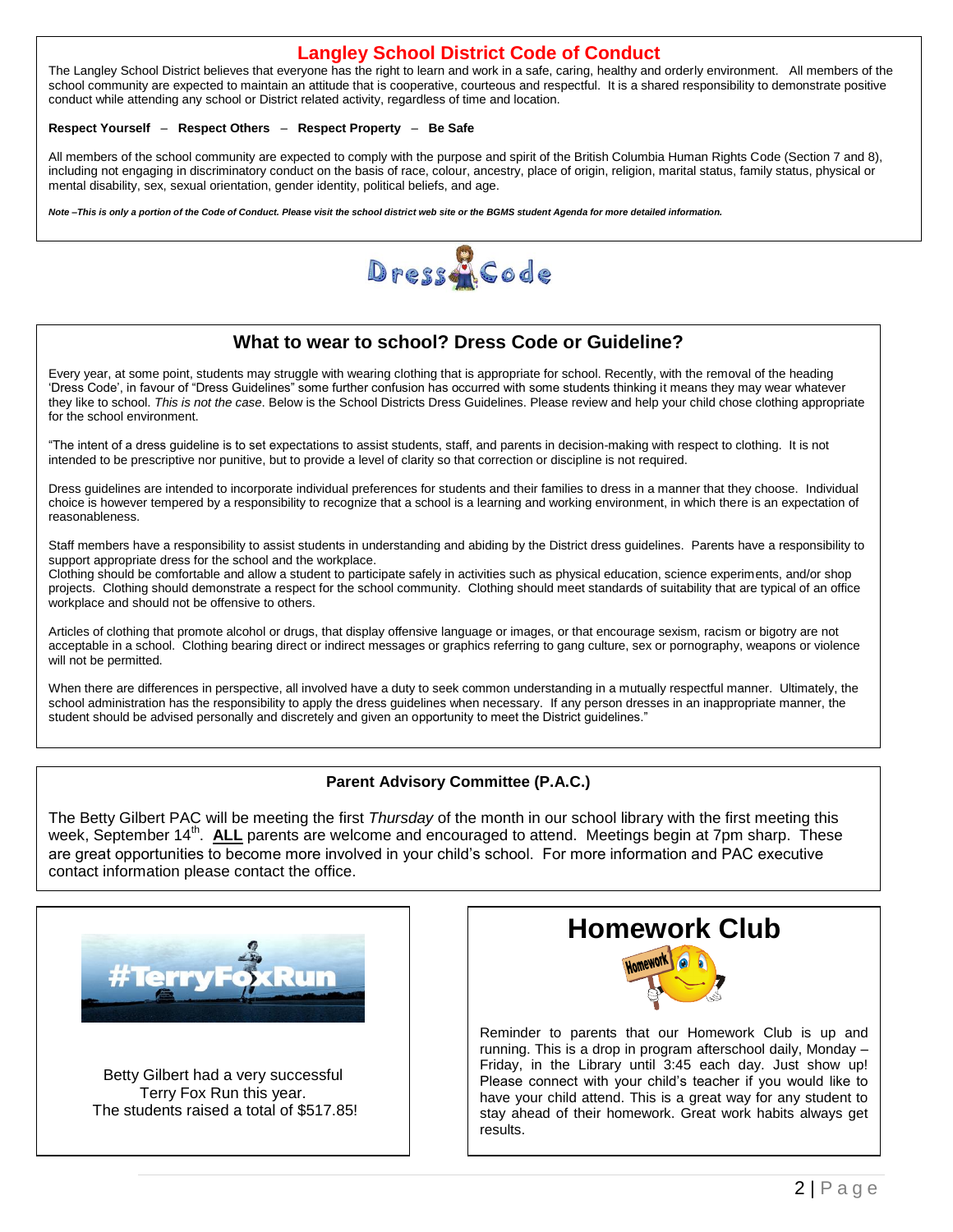

# **Bikes, Scooters & Skateboards!**

We encourage students to get to school on their own power. If your child rides a bike, scooter or skateboard we ask that they *do not ride them on school property* and that they bring a lock to lock them up at the front of the school. Last year we installed new skateboard and scooter racks so there is no need to bring them into the building. It is the responsibility of the students to provide a lock for their 'wheels'.

### *Cell Phones*



If phones are brought to school they **must be turned off and put in their locker for the day.** Cell phones pose other challenges for us, with cameras, texting and general disruptions to the classroom. More importantly, in an emergency, use of a phone without permission can cause serious problems during emergencies. If you need to get hold of your child at any time through the day, please contact the office. Inappropriate use of these items will have them confiscated and returned at the discretion of the administration. We appreciate your support. If you have any questions please contact the office.

# *Peanut Aware School*

Due to several students having severe allergies to peanuts, Betty Gilbert will now be a **Peanut Aware Schoo**l. What this means is that we have students with severe allergies to peanuts and products containing peanuts. We ask that parents consider the safety of all students when packing lunches and refrain from including these items. We realize this is an inconvenience, but greatly appreciate your cooperation.



# **Photo RETAKE Day!**



School Photos Retakes will be taken on **November 2nd**. These will be the individual photos only. Class photos come later in the year. Please mark this day on your calendar if your child needs retakes.



Betty Gilbert offers many ways to ensure that parents and students stay connected with school highlights and important information.

**SCHOOL WEBSITE: www.bgms.sd35.bc.ca TWITTER: @BGMSRAPTORS INSTAGRAM: @BGMSRAPTORS**

Betty Gilbert also offers a way to get information for each grade right to your phone. We recommend all parents sign up for this service as a way to receive pertanent information and updates about events your child is involved with as well as a way to message the school with any related questions. Please sign up using the following codes.



For **Grade 6 Parents**, Text the message **@bgms2020** to **(450) 977-0818**

For **Grade 7 Parents**, Text the message **@bgms2019** to **(450) 977-0818**

For **Grade 8 Parents**, Text the message **@bgms2018** to **(450) 977-0818**



#### **ABSENCES**

Please remember if your child will be absent to phone the office and leave a message. Your assistance is greatly appreciated.

# **Car Parking and Bus Pick Up**



Picking up and dropping off students can be a challenge before and after school. We have a bus that comes before and after school. Please **do not** park in the bus lane closest to the school. We also ask that you park in one of the parking stalls if you need to get out of your car. Keeping the flow of cars moving is helpful to everyone. Thanks for your cooperation.

# **Communication with the School**

In our very busy daily lives it is difficult keeping up with all the events and tasks each week and especially keeping up with the events and calendar of our school. We try very hard to keep everyone informed. Information comes home in various ways:

- School newsletter (e-mailed)
- School website (Newsletters etc.)
- Sign board outside East end of school (PAC)
- PAC Meetings Second Thursday of the month 7pm Library
- Foyer monitors scrolling bulletins to students daily
- Student Agendas has a lot or valuable information

Please check these regularly for information. On occasion, dates and times do change. If you are still not sure please give the office a call and we will be happy to let you know.